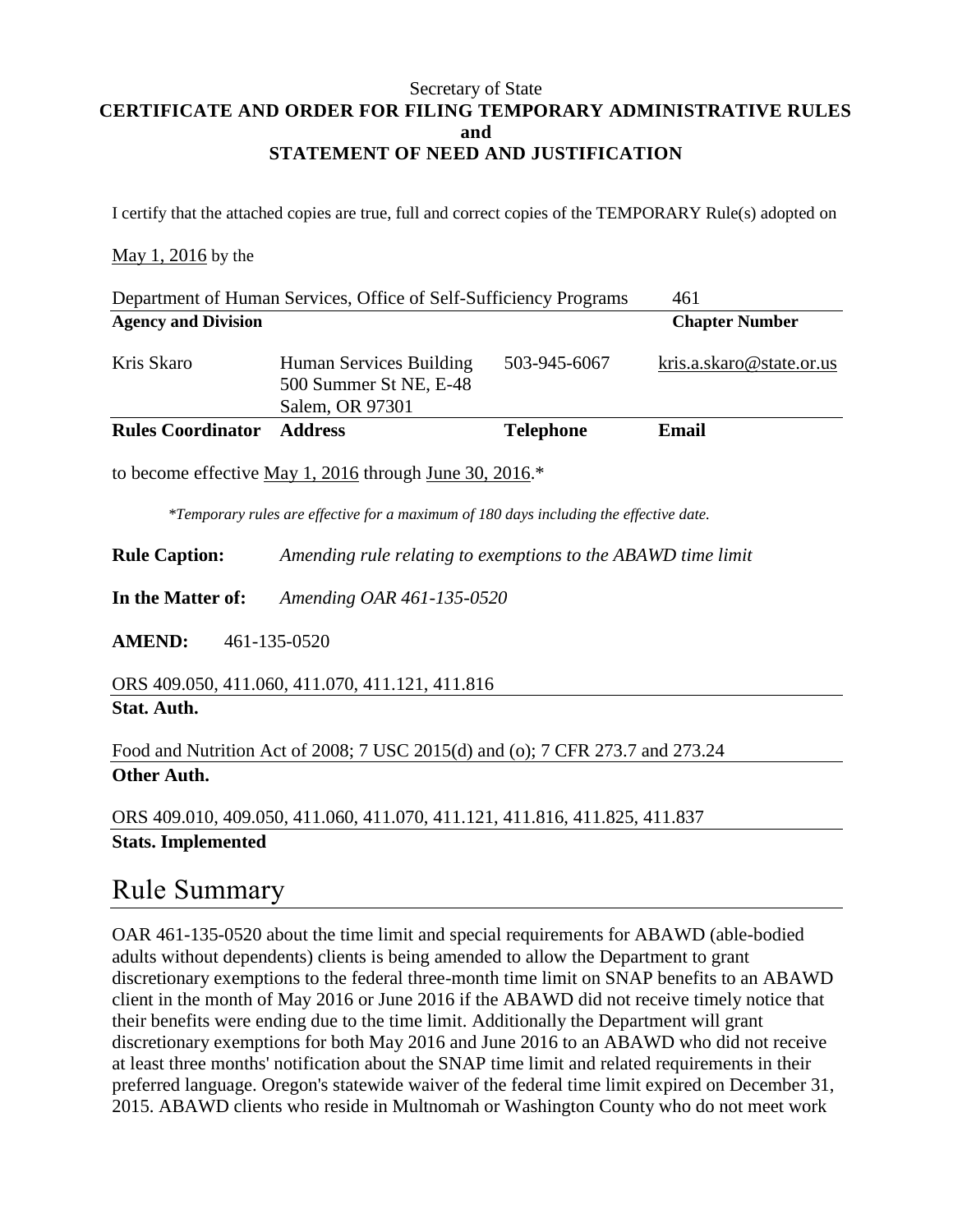requirements or who are not otherwise exempt may become ineligible for SNAP benefits as of April 1, 2016.

## Need for the Rules

OAR 461-135-0520 needs to be amended because about 200 ABAWD clients did not receive notice of the SNAP time limits or their ineligibility for benefits in their preferred language. In addition, another approximately 200 SNAP households containing an ABAWD are in simplified reporting and they did not receive timely notice of ineligibility due to the SNAP time limit because their Interim Change Report was late. Continuing to receive benefits beyond the three months, however, could result in an overpayment for clients. Therefore, the Department needs to adopt these temporary changes to allow the Department to grant Food and Nutrition Service (FNS) discretionary exemptions to the time limit to these clients.

## Documents Relied Upon

Guide to Serving ABAWD Subject to Time-limited Participation http://www.fns.usda.gov/sites/default/files/Guide to Serving ABAWDs Subject to Time Lim [it.pdf](http://www.fns.usda.gov/sites/default/files/Guide_to_Serving_ABAWDs_Subject_to_Time_Limit.pdf)

# Justification of Temporary Rules

The Department finds that failure to act promptly by amending OAR 461-135-0520 will result in serious prejudice to the public interest, the Department, and ABAWD clients who did not receive adequate notice regarding the loss of their SNAP eligibility. The Department needs to proceed by temporary rule because the public, the Department, and impacted clients will immediately benefit when the Department is able to grant discretionary exemptions approved by the Food and Nutrition Service under this rule to ABAWD clients who did not receive adequate notice. This will allow those clients to continue to receive benefits without incurring an overpayment.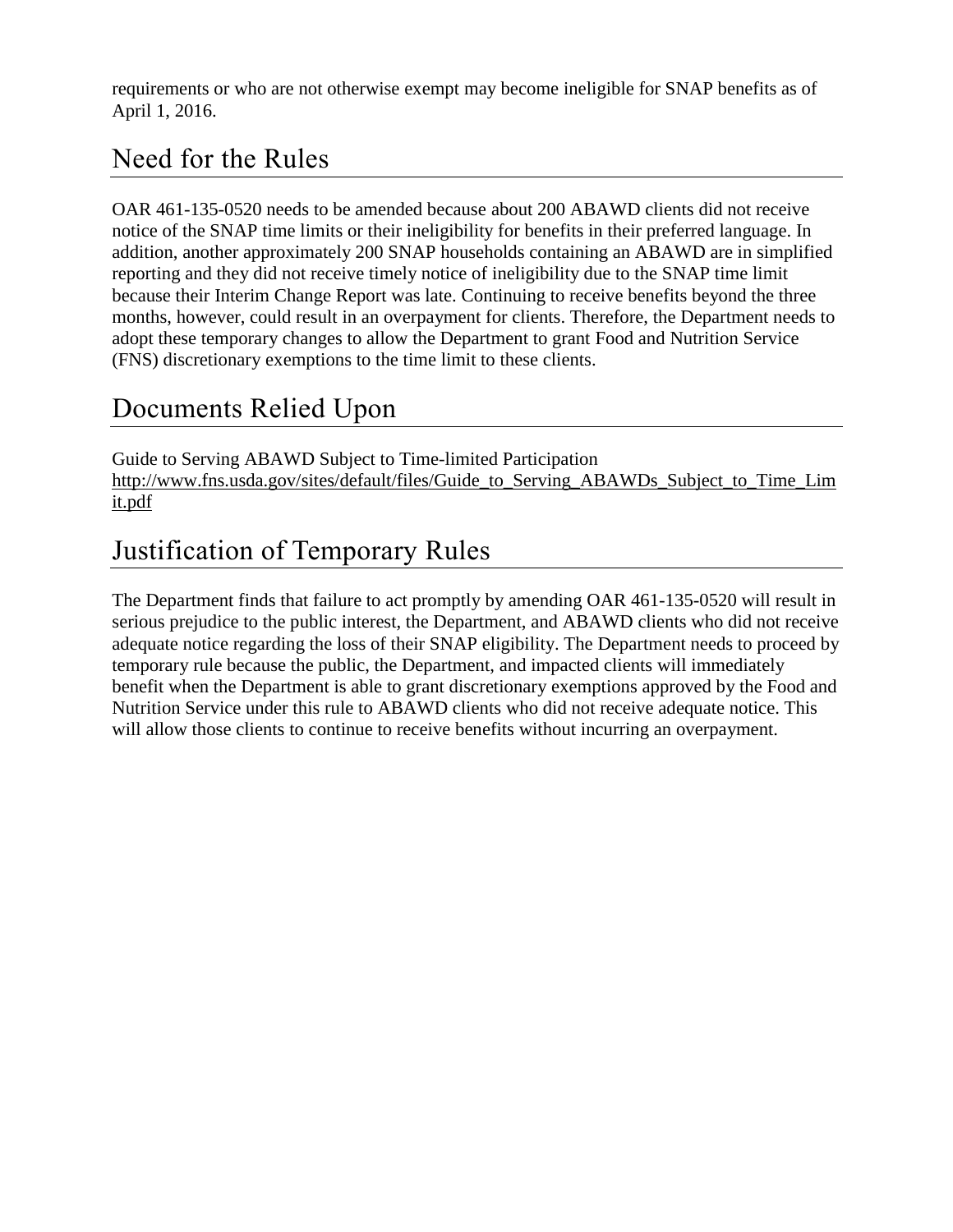461-135-0520 Eff. 5-1-16 Temp. Eff. 5-1-16 through 6-30-16 Time Limit and Special Requirements for ABAWD; SNAP

This rule establishes the time limit and special requirements for receipt of SNAP benefits for certain adults.

- (1) An able-bodied adult without dependents (ABAWD) means an individual 18 years of age or over, but under the age of 50, without dependents. For the purpose of this definition, "without dependents" means there is no *child* (see OAR 461-001-0000) under the age of 18 years in the filing group (see OAR 461-110-0310 and 461-110-0370).
- (2) Except as provided otherwise in this rule, an ABAWD who resides in Multnomah or Washington County is ineligible to receive food benefits as a member of any household after the individual received food benefits for three *countable months* (see section (3) of this rule) during January 1, 2016 to December 31, 2018.
- (3) "Countable months" means months within the 36-month period of January 1, 2016 to December 31, 2018 in which an individual as a member of any household receives SNAP benefits in Oregon or in any other state, unless at least one of the following applies:
	- (a) The individual resided for any part of the month in a county identified in a waiver approved by United States Department of Agriculture on the limitation on *eligibility* for SNAP benefits contained in section 6(0)(2) of the Food and Nutrition Act of 2008 (7 U.S.C. 2015(o)(2)). Under the waiver, the time limit in section (2) of this rule does not apply to residents of the following counties: Baker, Benton, Clackamas, Clatsop, Columbia, Coos, Crook, Curry, Deschutes, Douglas, Gilliam, Grant, Harney, Hood River, Jackson, Jefferson, Josephine, Klamath, Lake, Lane, Lincoln, Linn, Malheur, Marion, Marrow, Polk, Sherman, Tillamook, Umatilla, Union, Wallowa, Wasco, Wheeler, and Yamhill.
	- (b) Benefits were prorated for the month.
	- (c) The individual was *exempt* (see OAR 461-130-0305) for any part of the month under OAR 461-130-0310(3)(a)(A) to (J).
	- (d) The individual participated in one or more of the activities in paragraphs (A) to (D) of this subsection for 20 hours per week averaged monthly. For purposes of this rule, 20 hours per week averaged monthly means 80 hours per month. (Activities may be combined in one month to meet the 20 hours per week averaged monthly requirement.)
		- (A) Work for pay, in exchange for goods or services, or as a volunteer.
			- (i) Work in exchange for goods and services includes bartering and in-kind work.
			- (ii) Voluntary work hours must be verified by the employer.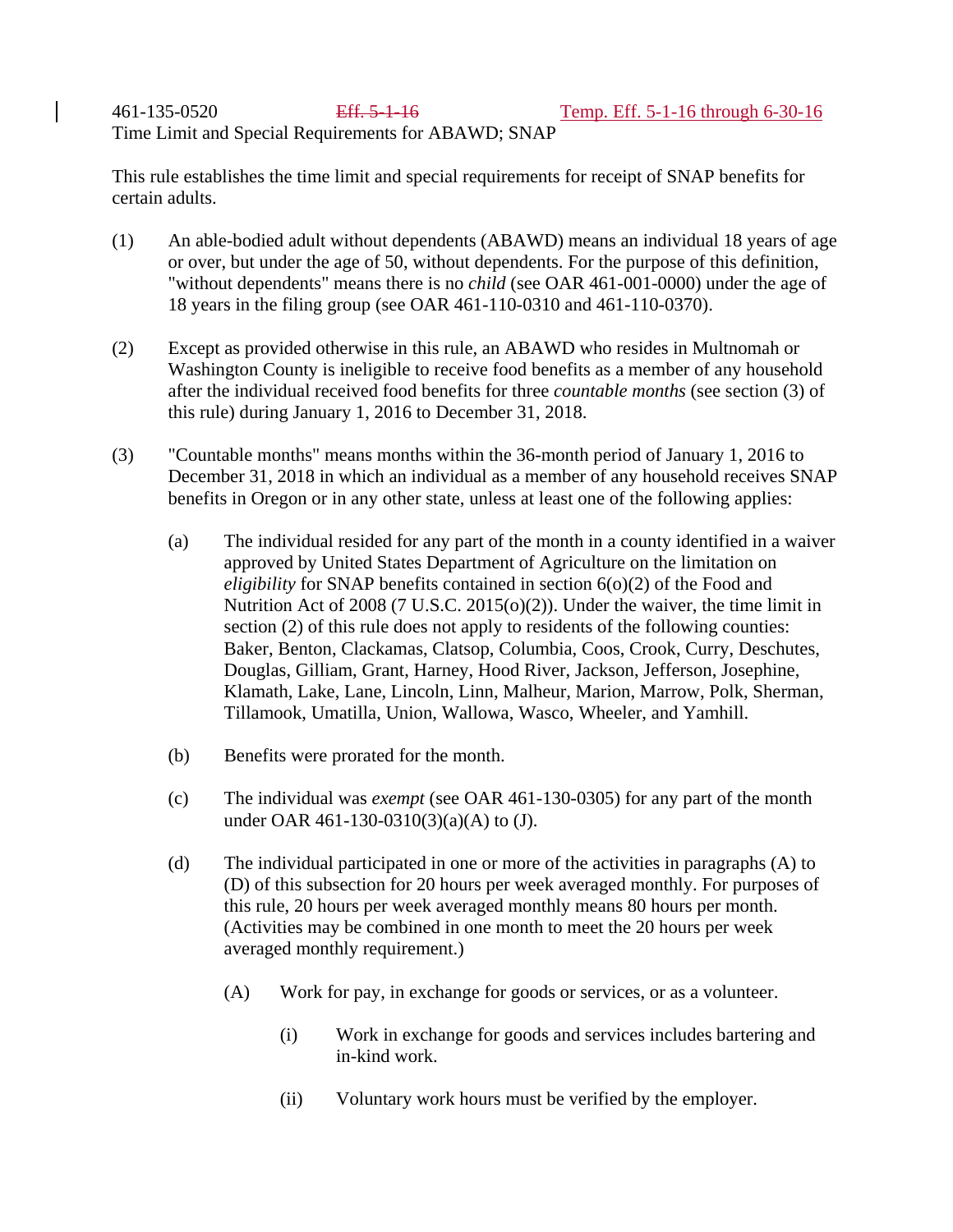- (ii) For self-employed individuals, countable income after deducting the costs of producing income must average at least the federal minimum wage times 20 hours per week.
- (B) Participate in a program under the Workforce Investment Act of 1998, Pub. L. No. 105-220, 112 Stat. 936 (1998).
- (C) Participate in a program under section 236 of the Trade Act of 1974, Pub. L. 93-618, 88 Stat. 2023, (1975) (19 U.S.C. 2296).
- (D) Comply with the employment and training requirements described in OAR 461-001-0020, 461-130-0305, and 461-130-0315. Work search activities must be combined with other work-related activities to equal 20 hours per week and may not exceed 9 hours per week.
- (e) The individual complied with the Workfare requirements in OAR 461-190-0500.
- (4) An ABAWD must submit evidence to the Department on the issue of whether a month is countable within 90 days following the last day of the month in question.
- (5) An ABAWD who is ineligible under section (2) of this rule but otherwise eligible may regain *eligibility* if the requirements of subsections (a) or (b) of this section are met.
	- (a) The individual becomes *exempt* under OAR 461-130-0310(3)(a)(A) to (J). *Eligibility* regained under this subsection begins on the date the individual files a new application and continues as long as the individual is *exempt* and is otherwise eligible. If not eligible on the *filing date* (see OAR 461-115-0040), *eligibility* begins the date all other *eligibility* requirements are met.
	- (b) The individual, during a consecutive 30-day period during which the individual is ineligible, meets the requirements of subsection (3)(d) or (3)(e) of this rule.
		- (A) *Eligibility* regained under this subsection begins on the date the individual files a new application and continues as long as the individual meets the requirements of subsection  $(3)(d)$  or  $(3)(e)$  of this rule and is otherwise eligible. If not eligible on the *filing date*, *eligibility* begins the date all other *eligibility* requirements are met.
		- (B) There is no limit to how many times an individual may regain *eligibility* under this subsection during January 1, 2016 to December 31, 2018.
	- (c) See OAR 461-180-0010 to add an individual to an open SNAP case after the individual has regained *eligibility* under this section.
- (6) An individual who regains *eligibility* under section (5) of this rule and later fails to comply with the participation requirements of subsection  $(3)(d)$  or  $(3)(e)$  of this rule may receive a second set of food benefits for three consecutive *countable months.* The *countable months* are determined as follows: